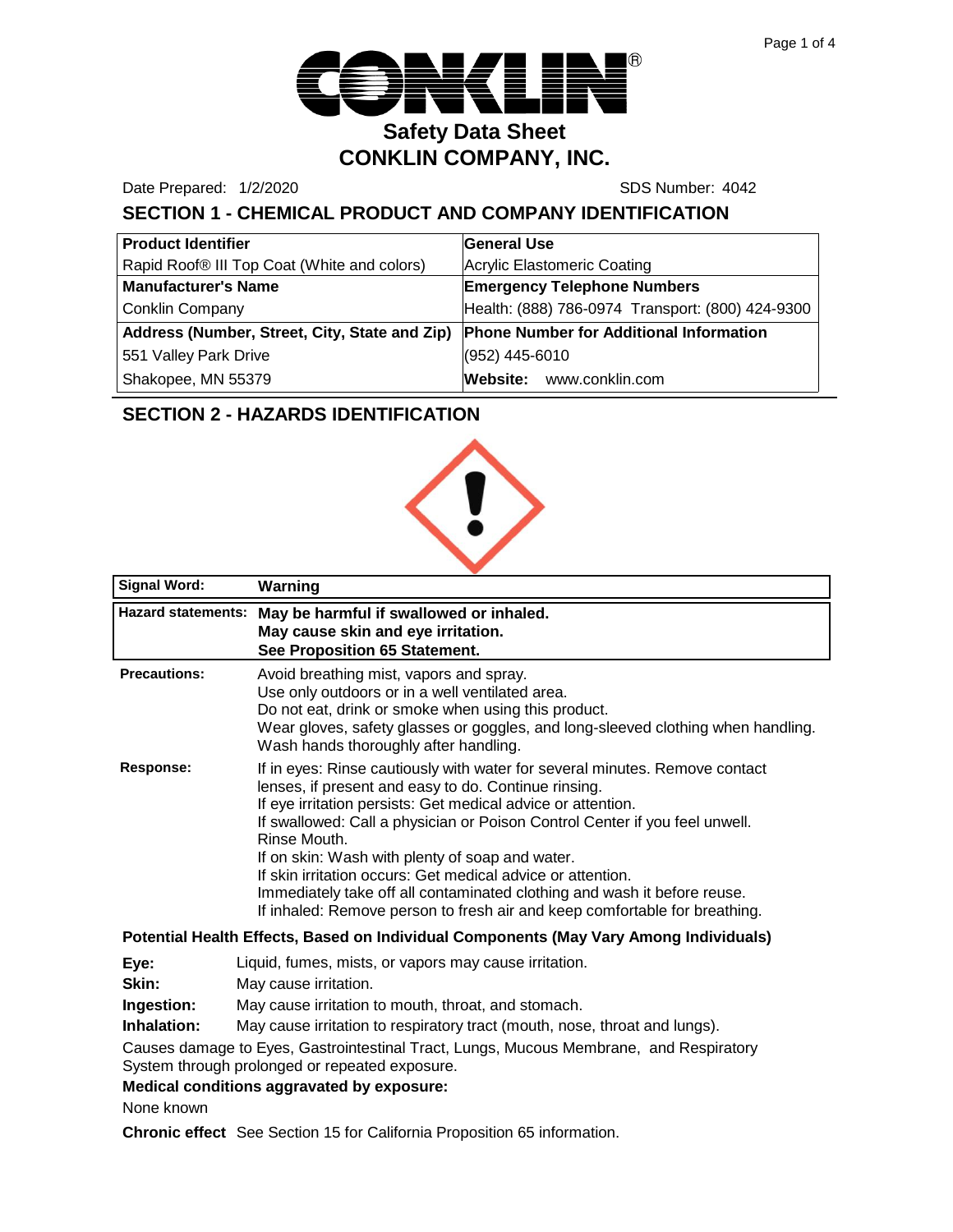#### **SECTION 3 - COMPOSITION/INFORMATION ON INGREDIENTS**

| Component          | <b>CAS Number</b> | Percent by Weight |
|--------------------|-------------------|-------------------|
| Aluminum Hydroxide | 21645-51-2        | $30\%$ to 40%     |
| Acrylic Polymer    | Proprietary       | 20% to 30%        |
| Titanium Dioxide   | 13463-67-7        | 0% to 10%         |
| Propylene glycol   | $57 - 55 - 6$     | 1% to 5%          |

See Section 8 for exposure guidelines.

# **SECTION 4 - FIRST AID MEASURES**

**EYES:** Immediately flush the contaminated eye(s) with clean, lukewarm, gently flowing water for 15-20 minutes, while holding the eyelid(s) open. If a contact lens is present, DO NOT delay irrigation or attempt to remove the lens until after flushing is complete. Take care not to rinse contaminated water into the unaffected eye or onto the face. Immediately obtain medical attention.

**SKIN:** No health effects expected. If irritation does occur, flush with lukewarm water, gently flowing water for 5 minutes. If irritation persists, obtain medical advice.

**INGESTION:** Never give anything by mouth to a victim who is rapidly losing consciousness, is unconscious, or is convulsing. Have victim rinse mouth thoroughly with water. Do NOT induce vomiting. Have victim drink a glass of water (2 to 8 ounces or 60 to 240 mL). Immediately obtain medical attention.

**INHALATION:** If symptoms are experienced, remove source of contamination or move victim to fresh air. Obtain medical advice.

#### **SECTION 5 - FIRE FIGHTING MEASURES**

#### **FLASH POINT:** > 200°F

**EXINGUISHING MEDIA:** Water fog or spray, dry chemical, foam, carbon dioxide.

**SPECIAL FIRE FIGHTING PROCEDURES:** Use water, dry chemical, CO2, or foam, as appropriate for surrounding fire. Use water spray to cool containers. Firefighters should use approved self-contained breathing apparatus and full turn-out (Bunker) gear when fighting fires involving chemicals, to protect against possible toxic fumes or vapors. Cool and use caution when approaching fire-exposed containers. Organic material suspended in water. Organic material may burn if all of the water has boiled off.

#### **SECTION 6 - ACCIDENTAL RELEASE MEASURES**

**SPILL OR LEAK PROCEDURE:** Use personal protection recommended in Section 8. Ventilate area thoroughly. Stay upwind. Isolate area from unprotected personnel. Dike to prevent spill from spreading. Collect with compatible absorbent material and place in metal container with tight fitting cover. Floor may be slippery - use care and clean thoroughly. Keep out of sewer, septic system, ground water, and open waters. Notify federal, state and local authorities, as applicable.

#### **SECTION 7 - HANDLING AND STORAGE**

**STORAGE TEMPERATURE:** Store above 40°F and below 100°F.

HANDLING AND STORAGE PRECAUTIONS: Do not freeze. Use personal protection recommended in Section 8. Open containers slowly in case of pressure accumulation. Protect from direct sunlight. Store in dry, cool, ventilated area in tightly closed containers out of the reach of children. Do not store on side. Avoid creasing or impacting container sidewalls. Empty containers may be hazardous. Do not eat, drink, or smoke in chemical use or storage areas. Wash hands after handling and before eating, drinking, or smoking. Do not rub eyes with soiled hands. See Section 10 for metals or other materials to avoid.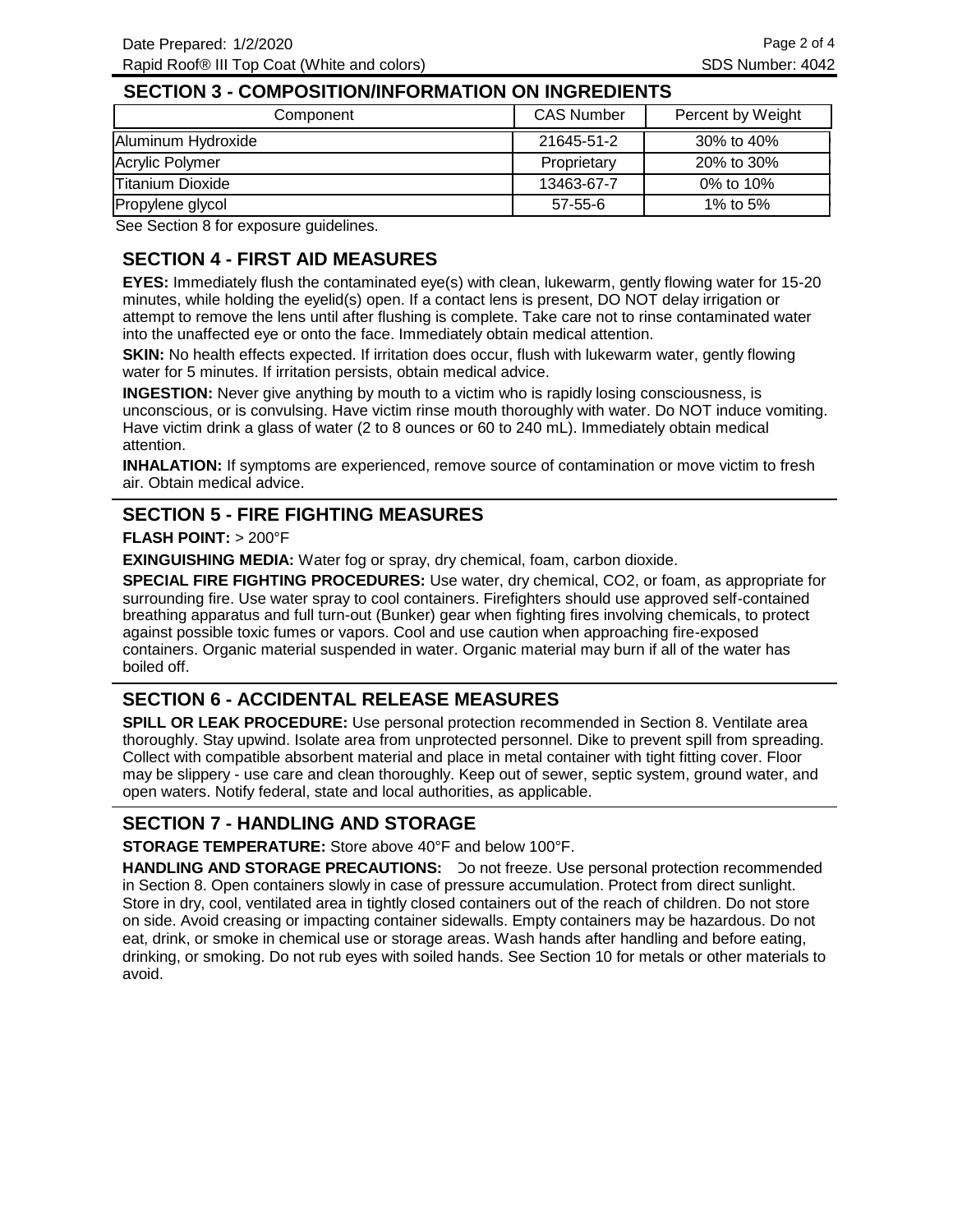## **SECTION 8 - PERSONAL PROTECTION/EXPOSURE CONTROLS**

**ENGINEERING CONTROLS:** Provide sufficient general and local exhaust ventilation to maintain safe exposure levels. Take measures to minimize exposure. Provide a source of clean water for flushing eyes and skin.

**EYE PROTECTION REQUIREMENTS:** Use ANSI-approved eye protection (e.g. safety glasses, goggles), as required by work conditions. Use ANSI-approved chemical splash goggles and face shield if splashing may occur.

**SKIN PROTECTION REQUIREMENTS:** Chemical-resistant gloves and clothing, as needed, to prevent skin contact. Wash hands before eating, drinking, or smoking.

**RESPIRATORY PROTECTION:** To protect against inhalation, a NIOSH-approved air-purifying respirator with organic vapor cartridges and dust/mist pre-filters may be permissible. Use a dust/mist filter or pre-filter if spraying. Use a positive pressure air-supplied respirator for unknown or uncontrolled situations, or when air-purifying respirators may not provide adequate protection.

#### **AIRBORNE EXPOSURE LIMITS**

| <b>Components</b>             | <b>OSHA</b><br><b>PEL/TWA</b> | <b>ACGIH</b><br><b>TLV/TWA</b> | <b>STEL</b> |
|-------------------------------|-------------------------------|--------------------------------|-------------|
| Titanium Dioxide*<br>*as dust | TWA 15 mg/m <sup>3</sup>      | $10 \text{ mg/m}^3$            |             |

Definitions:

= Permissible Exposure Limit PEL

Threshold Limit Value = TLV

TWA = Time-weighted average (8 hour day)

 $STEL = Short term exposure limit (15 minutes), no more than 60 min/day$ 

- Ceiling (not to be exceeded under any condition) = (c)
- Skin = (s)

## **SECTION 9 - PHYSICAL AND CHEMICAL PROPERTIES**

| Physical Form: Viscous liquid |              | Solubility in Water:                        | Miscible       |
|-------------------------------|--------------|---------------------------------------------|----------------|
| Color:                        | Varies       | Specific Gravity (Water = $1$ ):            | $1.33 - 1.36$  |
| Odor:                         | Latex, amine | Evaporation Rate (Butyl Acetate = 1): $<$ 1 |                |
| Boiling Range: >212°F         |              | Vapor Pressure (mm Hg):                     | Not determined |
| pH:                           | $9.7 - 10.3$ | Vapor Density ( $Air = 1$ ):                | > 1            |
| VOC:                          | 50 $g/L$     |                                             |                |

#### **SECTION 10 – REACTIVITY**

| Stability:                | Stable under anticipated storage and handling conditions.                                                |
|---------------------------|----------------------------------------------------------------------------------------------------------|
| Hazardous Polymerization: | Will not occur.                                                                                          |
|                           | Incompatibilities (Materials to Avoid): Avoid strong oxidizers and excessive heat.                       |
|                           | Hazardous Decomposition Products: Carbon monoxide, carbon dioxide, nitrogen oxides, and metal<br>oxides. |

# **SECTION 11 - TOXICOLOGICAL INFORMATION**

Product not tested as a whole. Refer to Section 3 for potential health effects.

#### **SECTION 12 – ECOLOGICAL INFORMATION**

Product not tested as a whole. Refer to Section 6 for information regarding accidental releases. Keep out of trash, water, sewer, and drainage systems.

#### **SECTION 13 - DISPOSAL CONSIDERATIONS**

Recycle or dispose of contents and empty containers according to federal, state and local regulations. Keep out of trash, water, sewer, and drainage systems.